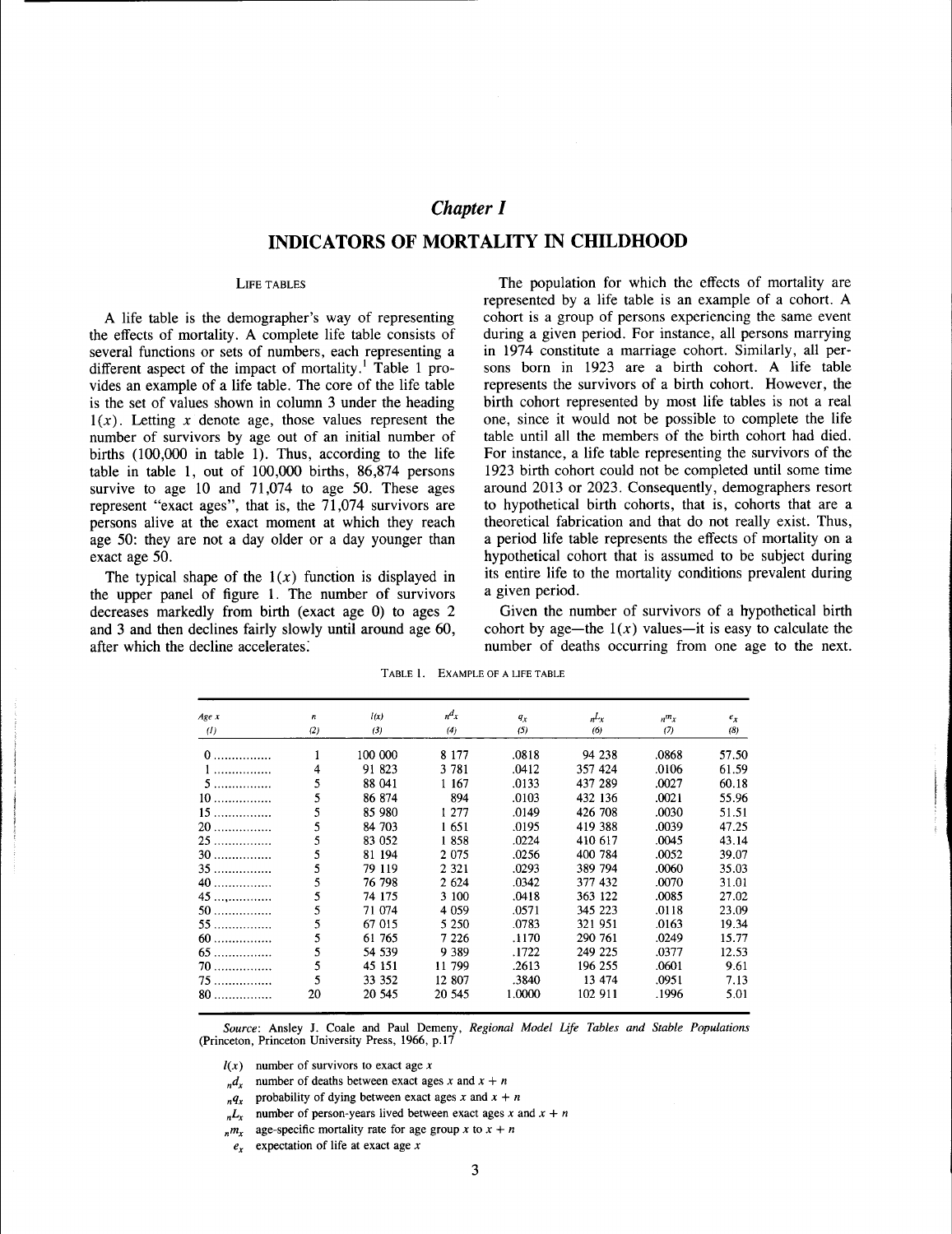Figure 1. Typical shapes of the  $1(x)$  and  $_1q_x$  functions of a life table





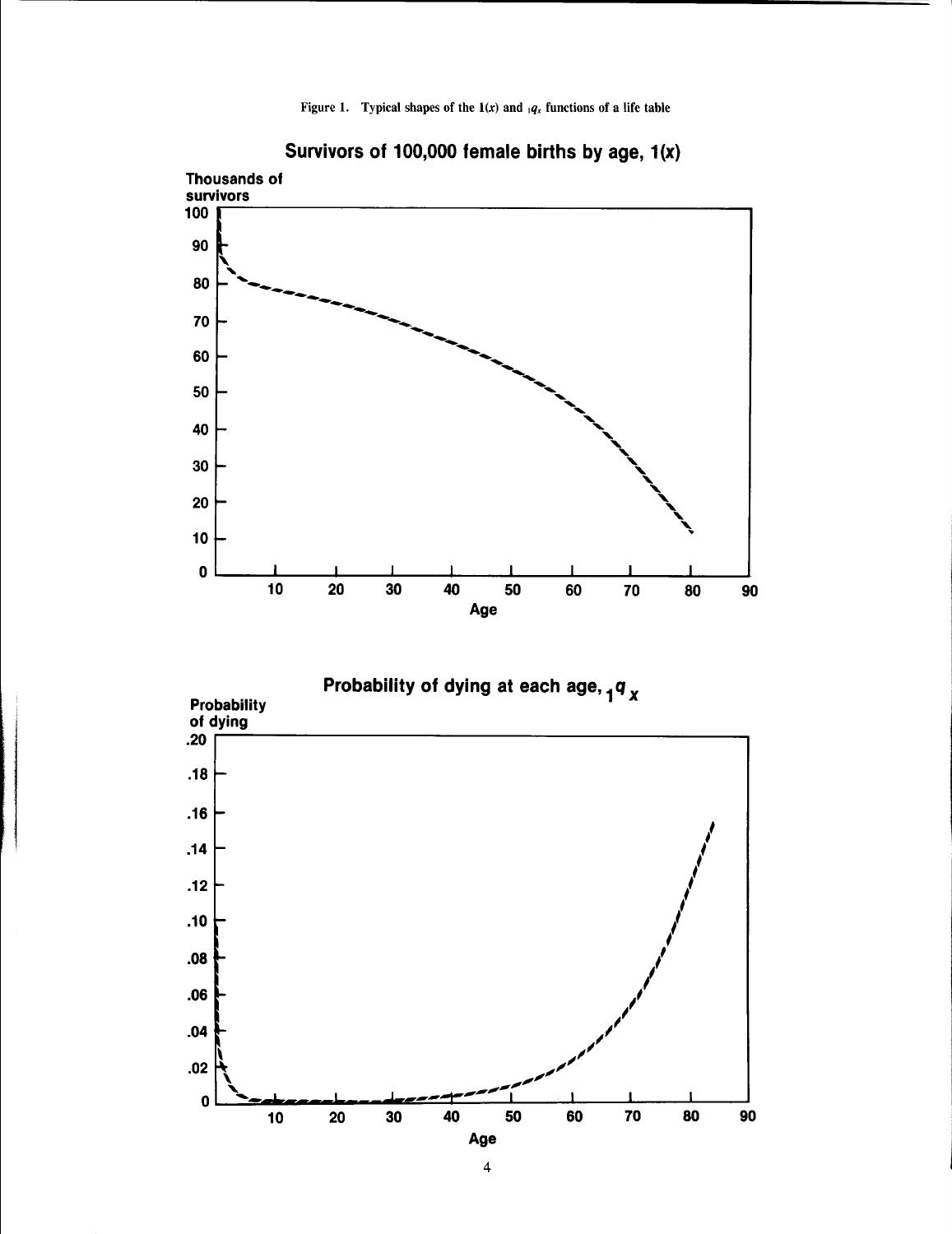Consider ages 20 and 25. In the life table displayed in table 1,  $1(20)$ —the number of survivors to age 20—is 84,703, and  $1(25)$ —the number of survivors to age 25—is 83,052. Hence, the number of persons dying between ages 20 and 25 equals the difference between those numbers, that is,  $84,703 - 83,052 = 1,651$ . Note that the number 1,651 appears in the line corresponding to age 20 under the column headed  $_n d_x$ , a notation that stands for the number of deaths occurring between ages *x* and  $x + n$ . Thus,  $\frac{d}{20} = 1,651$ . All the other numbers in column 4 of table 1 are calculated in the same way.

Once the number of deaths occurring in the hypothetical birth cohort in each age interval is known, the probability of dying in each age interval can be calculated. For instance, if 1,651 deaths occur among the 84,703 survivors to age 20 during the next five years of their lives, the probability of each dying before reaching age 25 is 1,651/84,703 = .0195. The number .0195 appears in the line for age 20 of the life table under the column headed  $_nq_x$ , which is the actuarial notation for the probability of dying between ages  $x$  and  $x + n$ .

The lower panel of figure 1 illustrates the typical shape of the probability of dying at each age,  $q<sub>x</sub>$ . Note that the probability of dying is generally high among children under age 5, and especially among children under age 1 (i.e. infants). It falls to a minimum around age 10 and rises gradually up to age 50 or so. Thereafter it rises steeply until very high levels are reached in old age.

Although this *Guide* is concerned mainly with the estimation of probabilities of dying between birth and certain ages in childhood,  $_nq_0$ , it is worth defining here the rest of the life-table functions, which are displayed in table 1. Their derivation requires the introduction of a new concept: the time lived by survivors between exact ages.

Consider again the interval between exact ages 20 and 25 and note that 1(20) is 84,703 and 1(25) is 83,052 (that is, out of 100,000 persons born alive, 84,703 survive to exact age 20 and 83,052 survive to exact age 25). Clearly, each of the 83,052 survivors to age 25 lives five years between exact ages 20 and 25, for a total of 5  $\times$  $83,052 = 415,260$  years lived. However, the 1,651 persons who die also contribute some years lived to the total. Assuming, for simplicity's sake, that all those who die do so at the midpoint of the interval—that is, at exact age 22.5-each one therefore contributes 2.5 years of life, for an additional  $2.5 \times 1,651 = 4,128$  years lived. Hence, the total number of years lived between exact ages 20 and 25 by the hypothetical cohort under consideration is the sum of those quantities-419,388. This value is denoted by  $5L_{20}$  and, in general, the  $nL_x$  function represents the number of person-years lived by the hypothetical life-table cohort between exact ages *x* and *x* + *n.*

The  $nL_x$  function is the basis for the calculation of a valuable summary measure of mortality conditions, the expectation of life at birth. If the  $nL_x$  values are cumulated from birth to the highest age to which anyone survives-say 100-the resulting sum will be the total number of years lived by the hypothetical life-table cohort during its lifetime. The average number of years

lived by each member of that cohort will then be that total divided by the initial cohort size (the radix, denoted by  $l(0)$ . Such an average is known as the expectation of life at birth, *eo,* an index that summarizes mortality conditions at all ages. In table 1 the last column shows values of the  $e_r$  function, that is, the expectation of life at exact age *x*. The first value is  $e_0$ ; the others represent the average number of additional years of life expected by each of the survivors to exact age *x.*

The  $nL_x$  function also allows the calculation of another important set of mortality measures: age-specific death or mortality rates. Death rates measure the velocity at which deaths occur in a given population through time. Their numerator is the number of deaths observed at a given age or for a given age group during a certain period, and their denominator is the time or duration of exposure to the risk of dying experienced during that period by the population being considered. In the case of a life-table cohort, the time of exposure to the risk of dying is provided by the number of person-years lived between one exact age and another, that is, by the  $nL_x$  function. Hence, the death rate between ages  $x$  and  $x + n$ , denoted by  $_{n}m_{x}$ , is defined as

$$
{}_{n}m_{x} = \frac{{}_{n}d_{x}}{{}_{n}L_{x}} \tag{1.1}
$$

Put another way,  $_{n}m_{x}$  is the number of deaths of persons aged x to  $x + n$  per person-year lived by the hypothetical life-table cohort between those ages. Note that this measure is intrinsically different from  $_nq_x$ , which represents the number of deaths of persons aged  $x$  to  $x + n$  per surviving person at age *x.* In other words, death rates are measures of deaths per unit of time of exposure, whereas probabilities of dying are measures of deaths per person exposed. As columns 5 and 7 of table 1 show, the quantitative difference between the two measures is substantial, largely because  $_n m_x$  is a rate per person-year while  $_n q_x$  is generally a probability over a period of five years.

### MEASUREMENT OF MORTALITY IN CHILDHOOD

The estimation of mortality in childhood has traditionally focused on mortality below age 1 because, as shown in figure 1, mortality at early ages is highest among infants (persons under age 1) and because measures of mortality for the age range 0 to 1 can be obtained solely from registration data when those data are reliable.

However, given the lack of reliable registration data in most developing countries and the widespread use of indirect methods to estimate mortality in childhood, attention has slowly shifted to the measurement of mortality over an expanded range in childhood. Thus, UNICEF has recently been publishing sets of estimates of mortality in childhood that include not only infant mortality, <sup>1</sup>*qo,* but also under-five mortality, *sqo,* for all the countries of the world (see, for instance, UNICEF, 1986, 1987a, 1987b, 1988a, and 1988b). Such a shift has come about mainly for two reasons: first, the realization that in many countries mortality levels among children older than 1 can be substantial, and, second, the fact that the most widely used indirect method of estimating mortality in child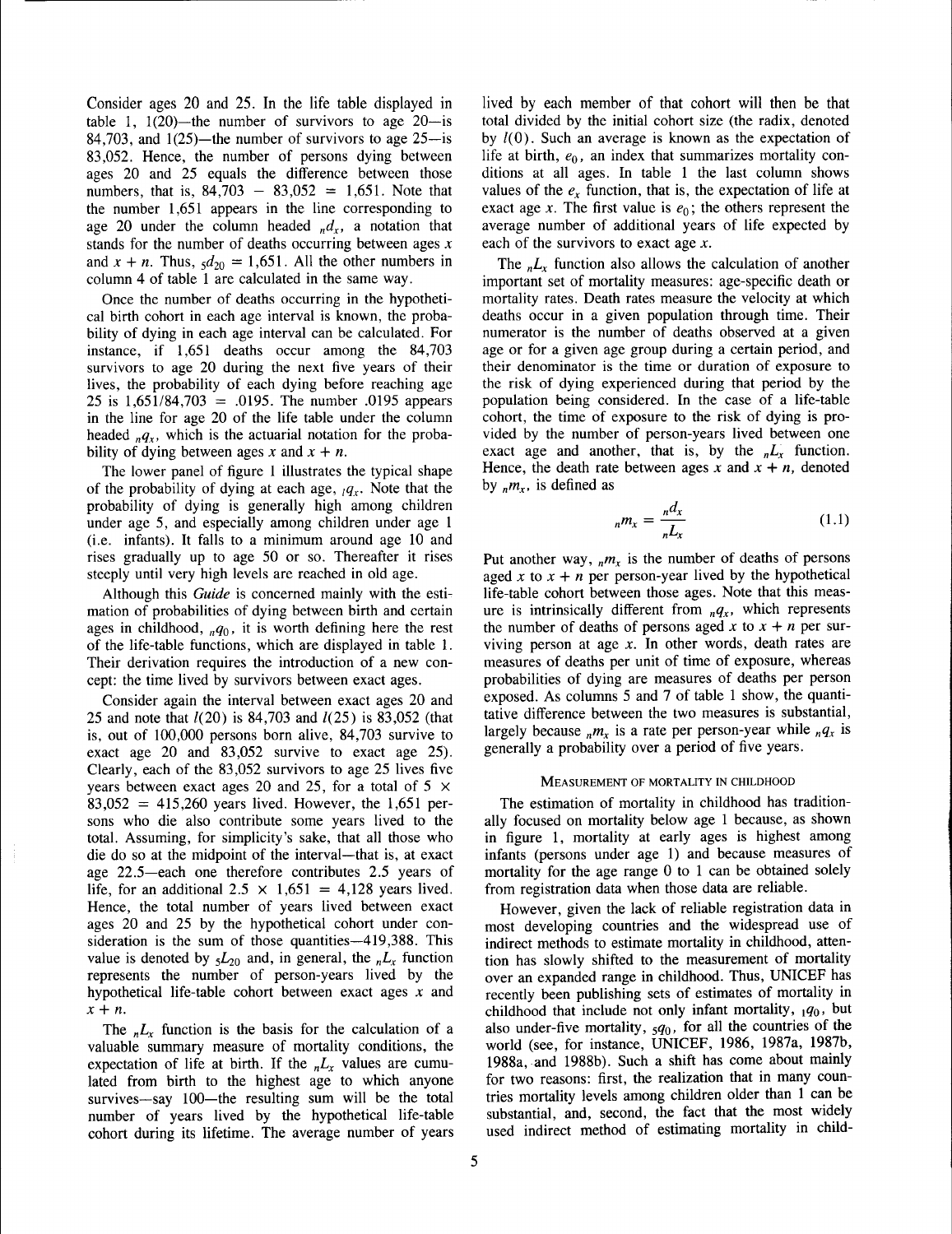hood, the Brass method, produces more reliable estimates of under-five mortality than of infant mortality.

Note that the indices used by UNICEF are probabilities of dying between certain ages: infant mortality is the probability of dying between birth and exact age 1,  $1q_0$ ; child mortality is the probability of dying between exact ages 1 and 5,  $_4q_1$ ; and under-five mortality is the probability of dying between birth and exact age 5, *sqo.* Throughout this *Guide* probabilities are used as indicators of mortality in childhood. To simplify notation, probabilities of dying between birth and exact age *x,* instead of being denoted by the standard notation,  $_xq_0$ , are denoted by  $q(x)$ . Note, however, that in referring to the probability of dying between exact ages 1 and 5, also known as child mortality, the traditional notation  $_4q_1$  will be used, since the age span in this case does not start at birth.

To give the reader an idea of the values that infant and under-five mortality estimates may take, table 2 shows average estimates and projections of mortality in childhood for the major regions of the world during the periods 1950-1955, 1965-1970 and 1980-1985. Note that the more developed regions exhibit consistently lower infant and under-five mortality than do developing regions. Africa, in particular, is characterized by very high mortality in childhood. Recent estimates prepared by the United Nations Population Division (United Nations, 1988) show that infant mortality,  $q(1)$ , currently varies from a low of 6 deaths per 1,000 live births to a high of over 150 deaths per 1,000. Under-five mortality,  $q(5)$ , varies between 7 and over 250 deaths per 1,000 live births. Hence, in countries with the highest mortality, slightly more than one out of every six children dies before the age of 1 and one out of every four dies before reaching age 5.

## COHORT VERSUS PERIOD MEASURES OF MORTALITY IN CHILDHOOD

It was stated earlier that, in constructing life tables, demographers often use hypothetical cohorts because of the practical constraints inherent in following a real birth cohort through its entire life. However, when the age

span of interest corresponds to childhood only or, more specifically, is the age range 0 to 5, the drawbacks of dealing with real cohorts are less serious. Consequently, measures of mortality in childhood referring to real cohorts, called cohort measures, are relatively common in the literature. In order to interpret such measures correctly, the reader should be aware of how cohort measures differ from period measures, which refer to hypothetical cohorts that reflect the mortality conditions prevalent during a given period (a year in most instances) .

Consider the problem of counting the deaths occurring before age 1 to the cohort born in 1979. Since the dates of birth of the members of that cohort are likely to span the whole range of dates between 1 January 1979 and 31 December 1979, in order to count all deaths before age 1, it is necessary to observe the cohort from 1 January 1979, when its first members are born, to 31 December 1980, when its last members become 1. In other words, a two-year observation period is necessary to estimate the incidence of mortality among cohort members aging, on average, one year.

Now suppose that, rather than being interested in the deaths occurring in a particular birth cohort, one wants to know how mortality affects persons under age I in a particular year, say 1980. Note that persons under 1 in 1980 include not only those born between 1 January and 31 December 1980, who will clearly be under age 1 during the whole year, but also those born in 1979 who will be under age 1 during at least part of 1980. Thus, to measure mortality among persons under age 1 in 1980, information is needed on deaths occurring in 1980 among members of two birth cohorts: that born in 1979 and that born in 1980.

The Lexis diagram (figure 2) provides a graphic illustration of the relation between cohort and period measures. The horizontal axis of the diagram represents time in calendar years, while the vertical axis represents age. Then, the diagonal lines in the diagram represent the trajectory of persons as they age. Thus, the line AE

TABLE 2. ESTIMATES OF THE PROBABILITIES OF DYING BY AGES 1 AND 5,  $q(1)$  and  $q(5)$ , BY MAJOR REGION. 1950-1955, 1965-1970 AND 1980-1985

|                                      |           | Probability of dying by age 1<br>(per $1,000$ births) |           | Probability of dying by age 5<br>$(per\,1,000\,births)$ |           |           |
|--------------------------------------|-----------|-------------------------------------------------------|-----------|---------------------------------------------------------|-----------|-----------|
| Major region                         | 1950-1955 | 1965-1970                                             | 1980-1985 | 1950-1955                                               | 1965-1970 | 1980-1985 |
|                                      | 156       | 103                                                   | 78        | 240                                                     | 161       | 118       |
| More developed regions               | 56        | 26                                                    | 16        | 73                                                      | 32        | 19        |
| Less developed regions               | 180       | 117                                                   | 88        | 281                                                     | 184       | 134       |
|                                      | 191       | 158                                                   | 112       | 322                                                     | 261       | 182       |
| Latin America                        | 125       | 91                                                    | 62        | 189                                                     | 131       | 88        |
| Northern America                     | 29        | 22                                                    | 11        | 34                                                      | 26        | 13        |
|                                      | 182       | 76                                                    | 36        | 248                                                     | 106       | 50        |
|                                      | 180       | 135                                                   | 103       | 305                                                     | 219       | 157       |
|                                      | 62        | 30                                                    | 15        | 77                                                      | 35        | 17        |
|                                      | 67        | 48                                                    | 31        | 96                                                      | 67        | 40        |
| Union of Soviet Socialist Republics. | 73        | 26                                                    | 25        | 102                                                     | 36        | 31        |

*Source: Mortality of Children under age* 5: *World Estimates and Projections, 1950-2025,* Population Studies, No. 105 (United Nations publication, Sales No. E.88.XIII.4).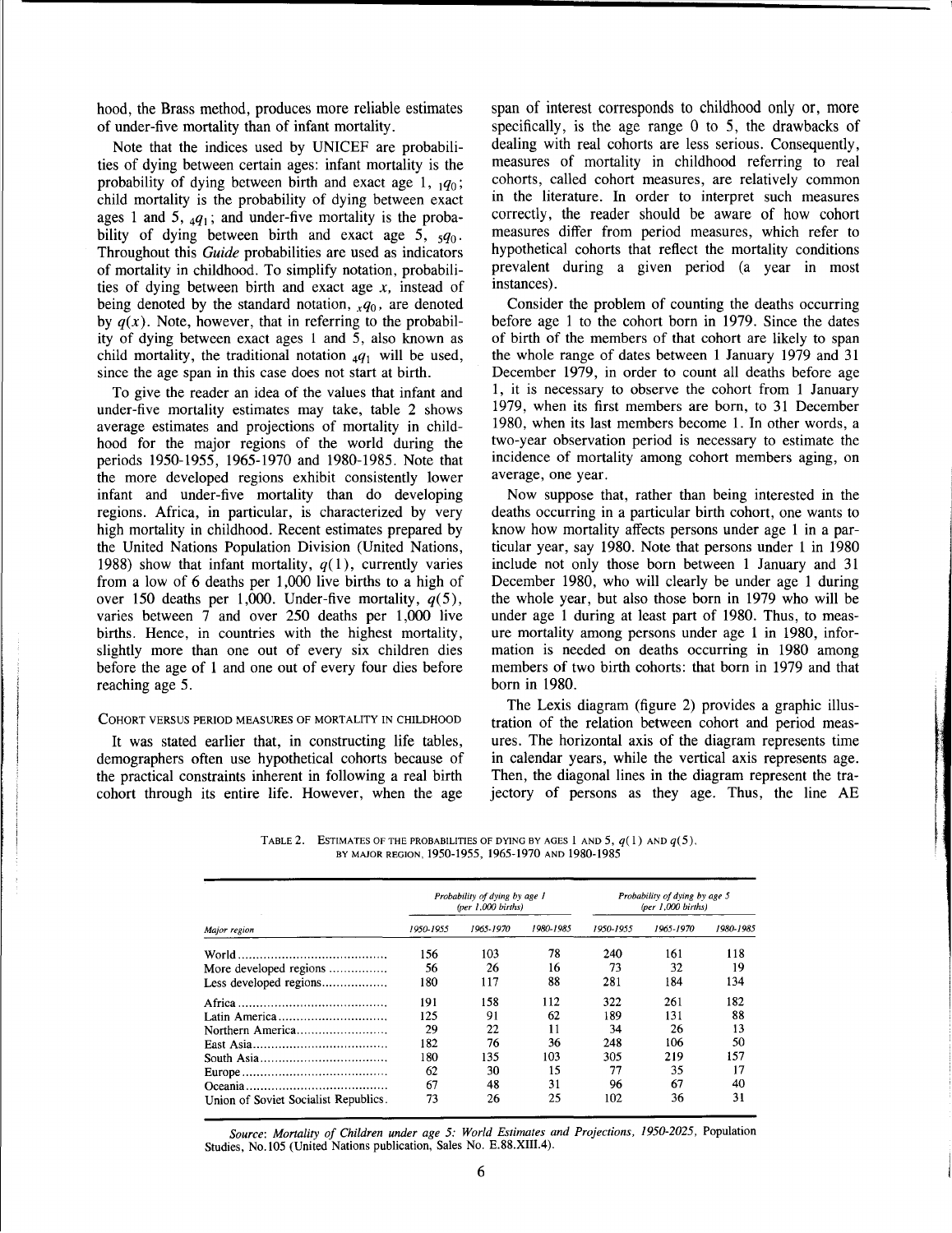represents persons born on 1 January 1979 who reach age 1 on 1 January 1980, while line BF represents persons born on 31 December 1979 who reach age 1 on 31 December 1980. That is, the parallelogram AEFB December 1980. That is, the parallelogram AEFB<br>represents the cohort born in 1979 as it ages from 0 to 1. Since squares of the type BEFC represent yearly periods, it can be seen that, as the 1979 cohort ages, it spans parts of the 1979 and 1980 periods. Conversely, in the 1980 period (BEFC), parts of two cohorts find themselves in period (BEFC), parts of two cohorts find themselves in<br>the age range 0 to 1: the one born in 1979 and represented by the triangle BEF and that born in 1980, whose triangle is BFC. Thus, the deaths of children under age 1 in 1980 comprise deaths of some children born in 1979 and of some born in 1980.

Figure 2. Relation between cohort and period measures shown by a Lexis diagram



This example illustrates how period measures represent the combined experience of different birth cohorts, whereas cohort measures represent the combined experience of cohort measures during different periods. The Lexis diagram illustrates this by showing how the cohort diagonals cut across periods while the vertical bars representing periods cut across different cohorts.

In this *Guide,* the aim is to obtain period measures of mortality in all instances. However, to understand how those measures are derived, it is often necessary to consider the interplay between cohort and period indices.

### MODEL LIFE TABLES

In many countries where death registration is incomplete or non-existent, adequate life tables cannot be constructed from the available data. Indeed, little may be known about the actual age pattern of mortality of their populations. Model life tables, which represent expected age patterns of mortality, have been developed for use in such cases.

A number of model-life-table systems exist, but in this *Guide* only two will be used, the Coale-Demeny regional model life tables (Coale and Demeny, 1983) and the United Nations model life tables for developing countries (United Nations, 1982).

The Coale-Demeny life tables consist of four sets or models, each representing a distinct mortality pattern. Each model is arranged in terms of 25 mortality levels, associated with different expectations of life at birth for females in such a way that  $e_0$  of 20 years corresponds to level 1 and  $e_0$  of 80 years corresponds to level 25. The four underlying mortality patterns of the Coale-Demeny models are called "North", "South", "East" and "West". They were identified through statistical and graphical analysis of a large number of life tables of acceptable quality, mainly for European countries.

The United Nations models encompass five distinct<br>
ortality natterns, known as "Latin American", mortality patterns, known as "Latin "Chilean", "South Asian", "Far Eastern" and "General". Life tables representative of each pattern are arranged by expectations of life at birth ranging from 35 to 75 years. The different patterns were identified through statistical and graphical analysis of a number of evaluated and adjusted life tables for developing countries.

Model life tables play a crucial role in the estimation of mortality in childhood. They underlie the derivation of the estimation methods themselves and serve in evaluating the results obtained. Thus, to make proper use of model life tables in estimating child mortality, it is necessary to be familiar with the characteristic patterns that they embody, especially at younger ages. Figures 3 and 4 show one way of comparing those patterns. In both graphs the values of infant mortality,  $q(1)$  (the probability of dying by exact age 1), have been plotted against the values of child mortality,  $_4q_1$  (the probability of dying between exact ages 1 and 5), for each model. Thus, each curve in figures 3 and 4 represents the typical relationship between infant and child mortality in a given life table model.

With respect to the Coale-Demeny models for both males and females, figure 3 shows that for any given value of  $q(1)$  above .15, model East produces the lowest mortality between ages 1 and 5,  $_4q_1$ , followed by West and then North. Model South's pattern at young ages overlaps that of East for very low values of  $q(1)$ , crosses that of West for intermediate values and goes beyond that of North at high values of infant mortality. In other words, model East is appropriate for populations where the risks of dying between ages 1 and 5 are low with respect to those of dying in infancy, whereas model North is appropriate when the former are high with respect to the latter. Model West, falling in between those two, is a good compromise as an "average" model.

Figure 4 shows the equivalent comparisons for the United Nations models. Notice that, in contrast with the Coale-Demeny models, the curves do not intersect and that the order of the models varies by sex. However, the proximity of the curves corresponding to all the patterns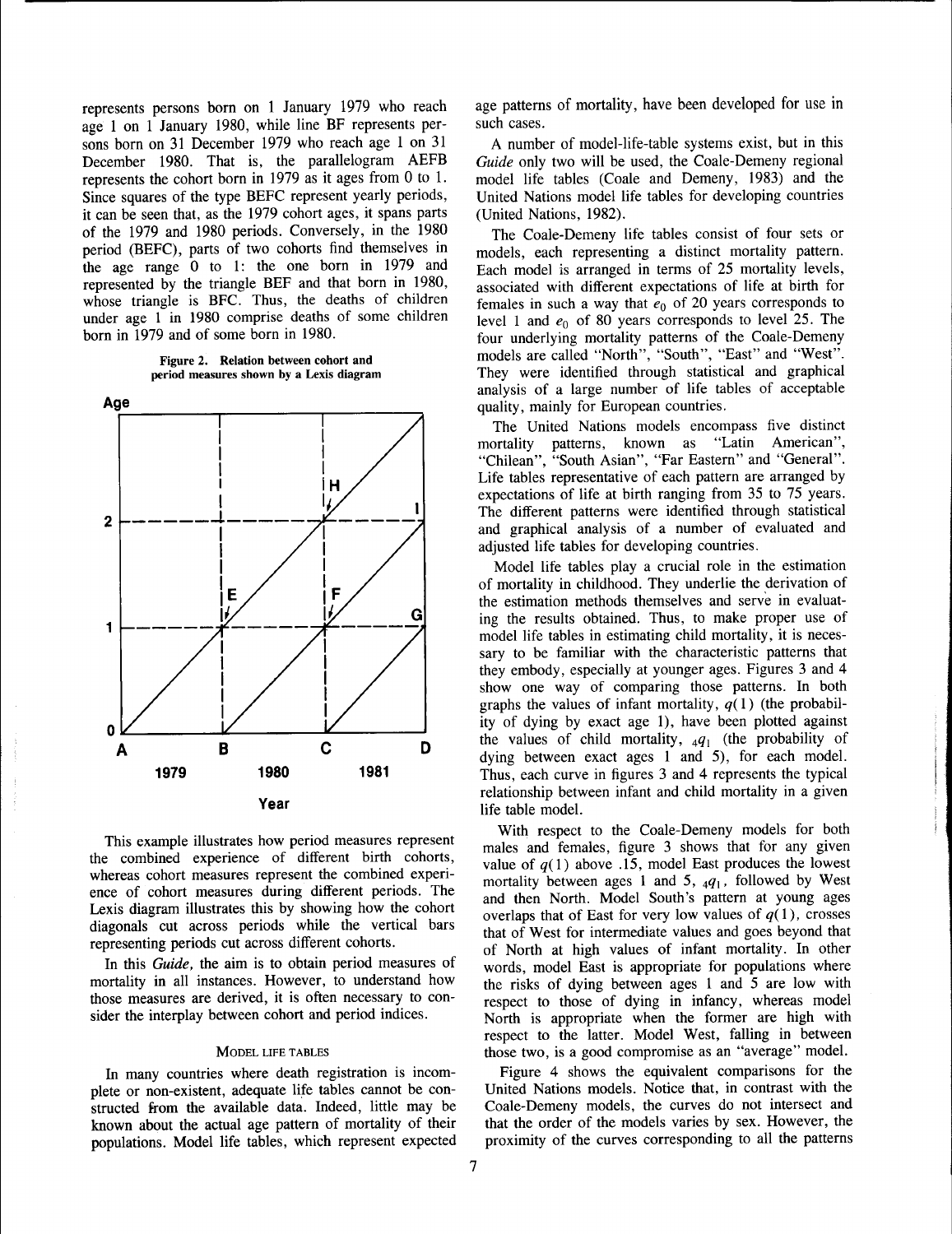Figure 3. Relationship between infant mortality,  $q(1)$ , and child mortality, *4q.,* in the Coale-Demeny mortality models



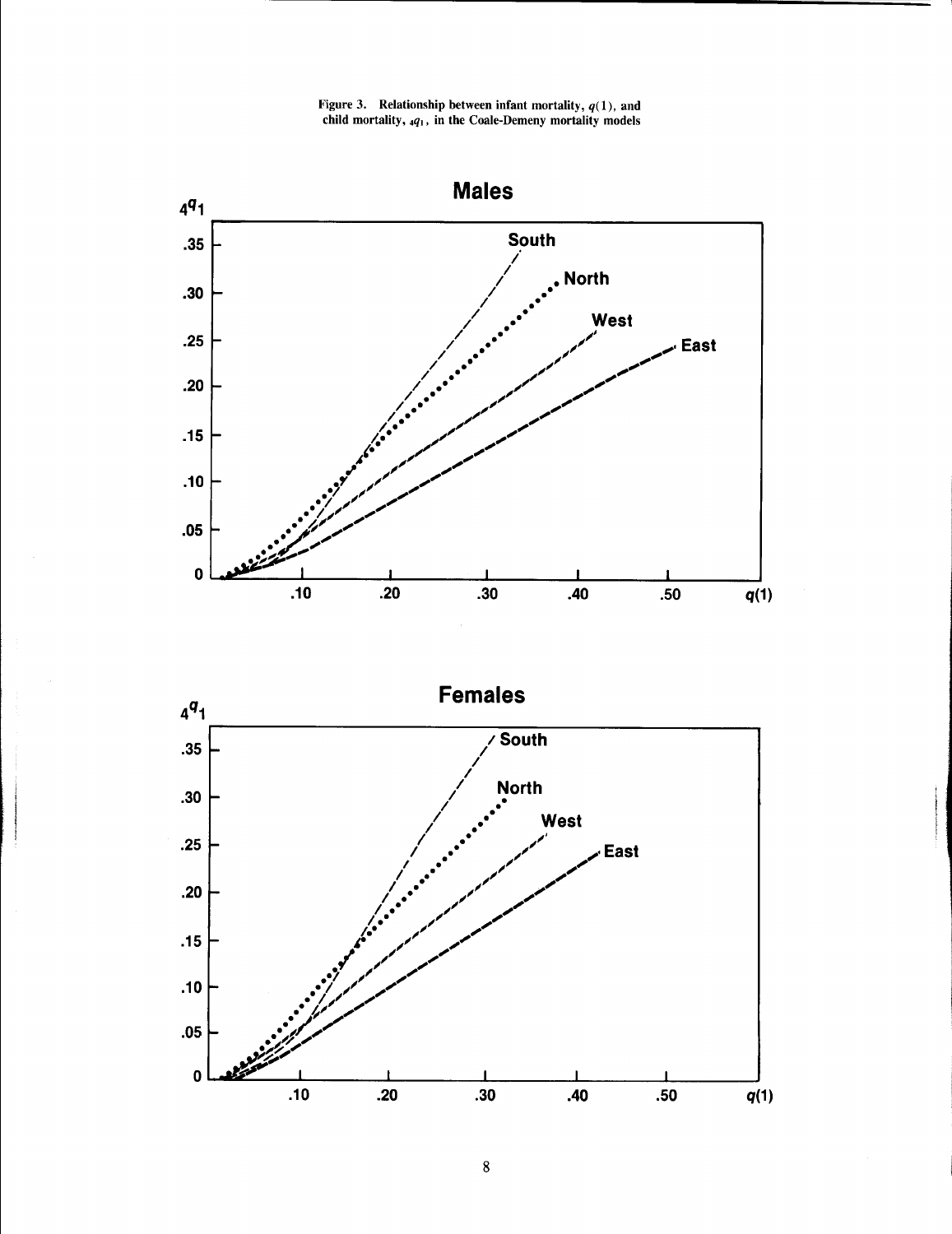Figure 4. Relationship between infant mortality,  $q(1)$ , and child mortality,  $_4q_1$ , in the United Nations mortality models

![](_page_6_Figure_1.jpeg)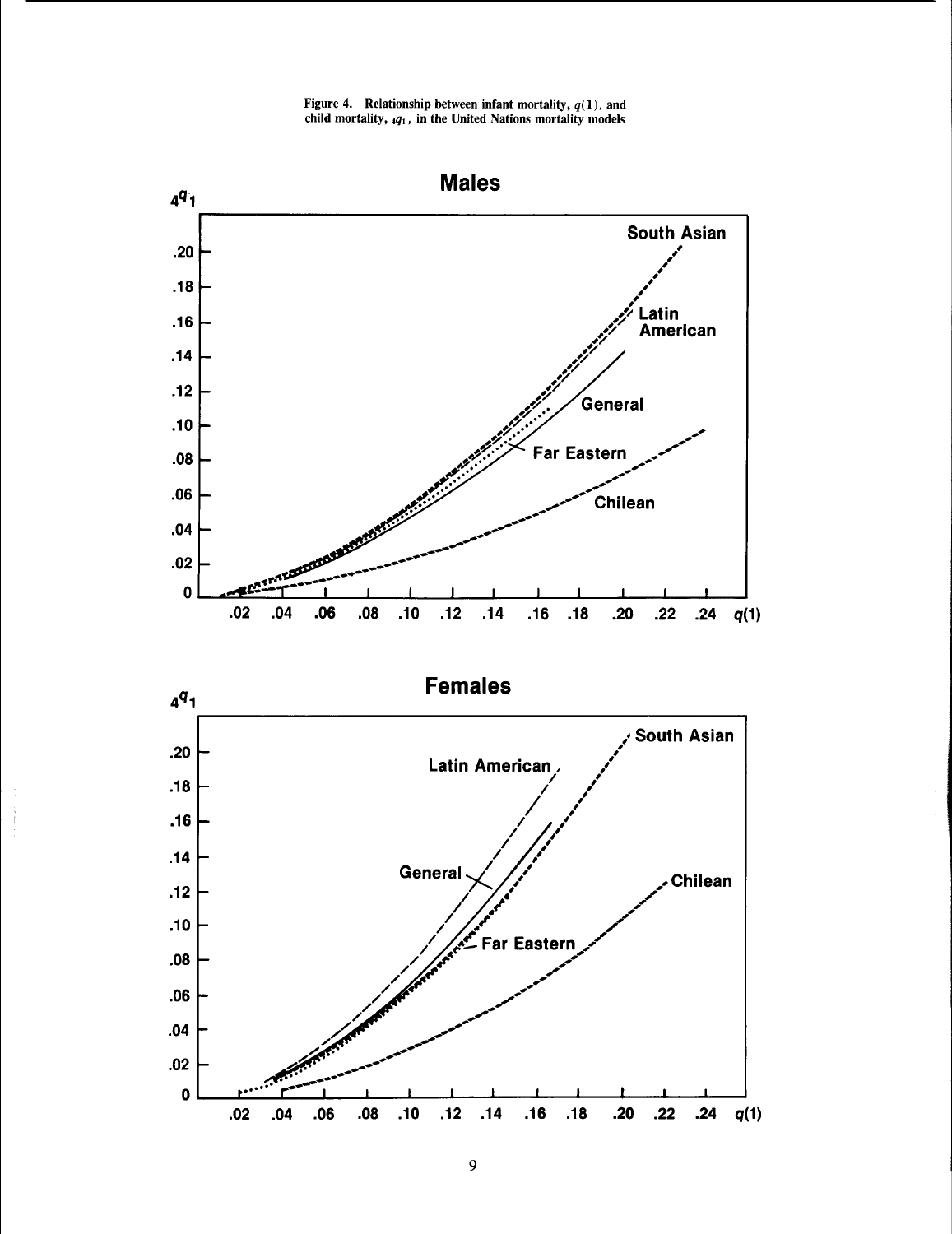except the Chilean one implies that the United Nations models are less differentiated at younger ages than the Coale-Demeny models. The marked differences existing between the Chilean pattern and all the others should be noted, especially since the Chilean pattern is "more East than East", in that it represents the experience of a population whose mortality risks between ages 1 and 5 are very low compared with those below age 1.

The importance of these models and their distinctive traits will become evident during the description and use of the methods presented below. Those interested in obtaining a more detailed description of model life tables in general may consult chapter I of *Manual* X: *Indirect Techniques for Demographic Estimation* (United Nations, 1983b), chapters 1 and 2 of *Regional Model Life Tables and Stable Populations* (Coale and Demeny, 1983) and chapters I to IV of *Model Life Tables for Developing Countries* (United Nations, 1982).

## OBSERVED PATTERNS OF MORTALITY IN CHILDHOOD AND THE MODEL LIFE TABLES

To give the reader a sense of how well the mortality models available reflect the actual experience of different populations, figures 5 and 6 compare the relationship

![](_page_7_Figure_5.jpeg)

![](_page_7_Figure_6.jpeg)

*Sources:* For most countries, the estimates shown are those referring to the period 0-9 years before the World Fertility Survey and published in Shea O. Rutstein. *Infant and Child Mortality: Levels, Trends and Demographic Differentials,* Comparative Studies, No. 24 (London, World Fertility Survey, 1983); the upper right estimate for Turkey was obtained from a multiround survey (1966-1967 Turkish Demographic Survey); the estimates for Barbados were calculated from vital registration data referring to 1945-1947 (upper right) and 1959-1961 (lower left); for Guatemala the estimates used refer to 1975-1980 (see *Mortality of. Children under Age* 5: *World Estimates and Projections, 1950-* 2025, Population Studies, No. 105 (United Nations publication, Sales<br>No. E.88.XIII.4). For the mortality models (North, South, East, West), see Ansley J. Coale and Paul Demeny, *Regional Model Life Tables* and

*Stable Populations* (Princeton, Princeton University Press, 1966). .. \*Estimates obtained from sources other than the World Fertility Survey.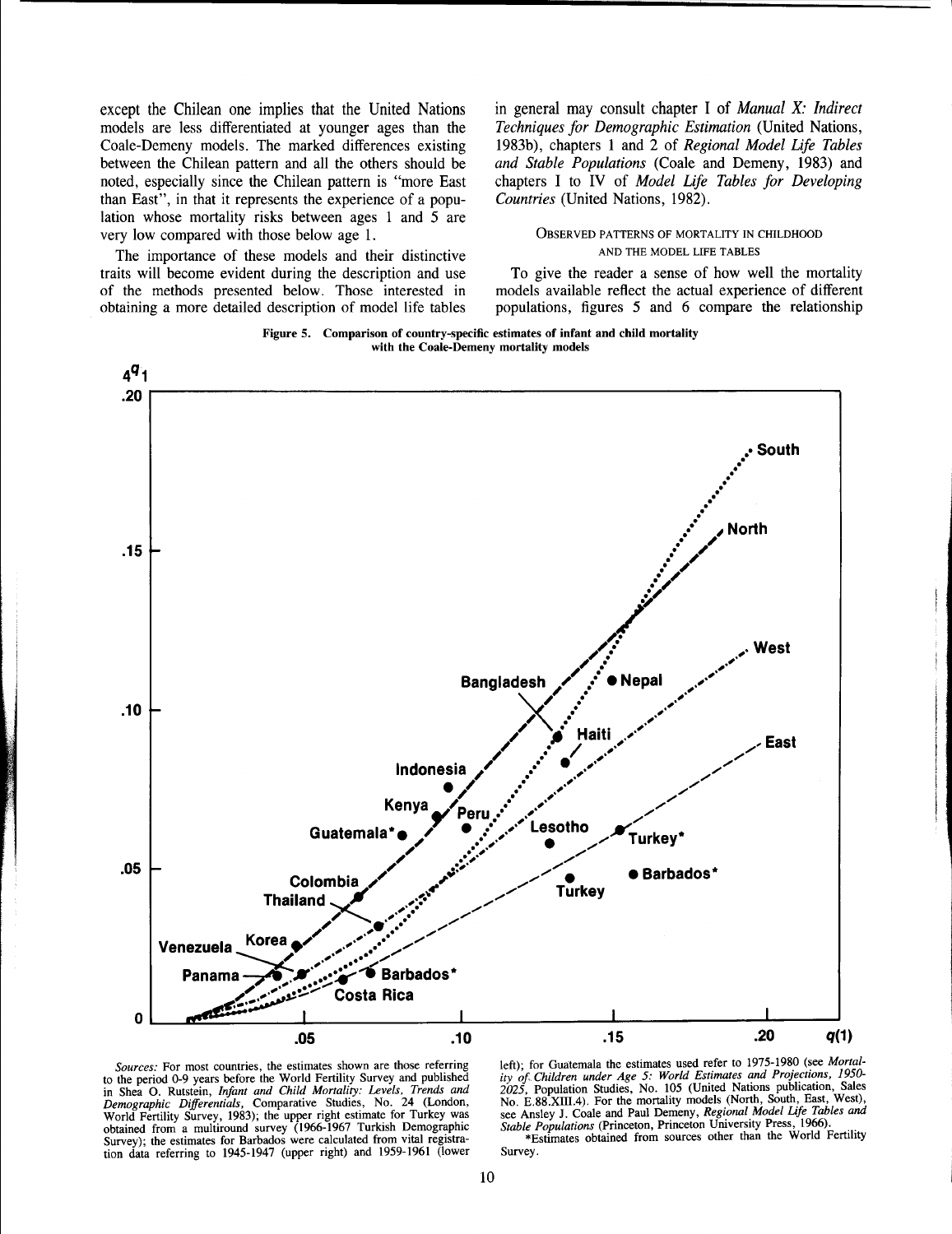between the infant and child mortality typical of the different model life tables with that observed in selected countries. The data for most of the countries depicted were derived from the set of World Fertility Surveys carried out during the second half of the 1970s. The estimates for Barbados and Guatemala and one of the estimates for Turkey were obtained from other sources.

For the most part, the estimates of  $q(1)$  and  $_4q_1$  plotted in figures 5 and 6 were derived from the fertility histories of women interviewed. A fertility history is the series of dates of birth and, if appropriate, dates of death of all the children a woman has had. The estimates of  $q(1)$  and  $_4q_1$  used here were obtained from the births and deaths of children under age 5 occurring during the 10 years preceding each survey.

Bearing in mind that the accuracy and reliability of the country estimates displayed in figures 5 and 6 may vary, it is useful to consider the degree to which they can be approximated by existing mortality models. Figure 5 shows that the Coale-Demeny models provide excellent approximations for a few countries: Colombia is North, Thailand and Venezuela are West, Bangladesh is South, and Costa Rica and the upper point for Turkey are East. For a few other countries, the models provide very good

Figure 6. Comparison of country-specific estimates of infant and child mortality with the United Nations mortality models

![](_page_8_Figure_5.jpeg)

![](_page_8_Figure_6.jpeg)

*ity of Children under Age* 5: *World Estimates and Projections. 1950- 2025.* Population Studies, No. 105 (United Nations publication, Sales No. E.88.XIII.4). For the mortality models (Latin American, Chilean, South Asian, Far Eastern and General), see *Model Life Tables for Developing Countries,* Population Studies, No. 77 (United Nations publication, Sales No. E.81.XllI.7).

\*Estimates obtained from sources other than the World Fertility Survey.